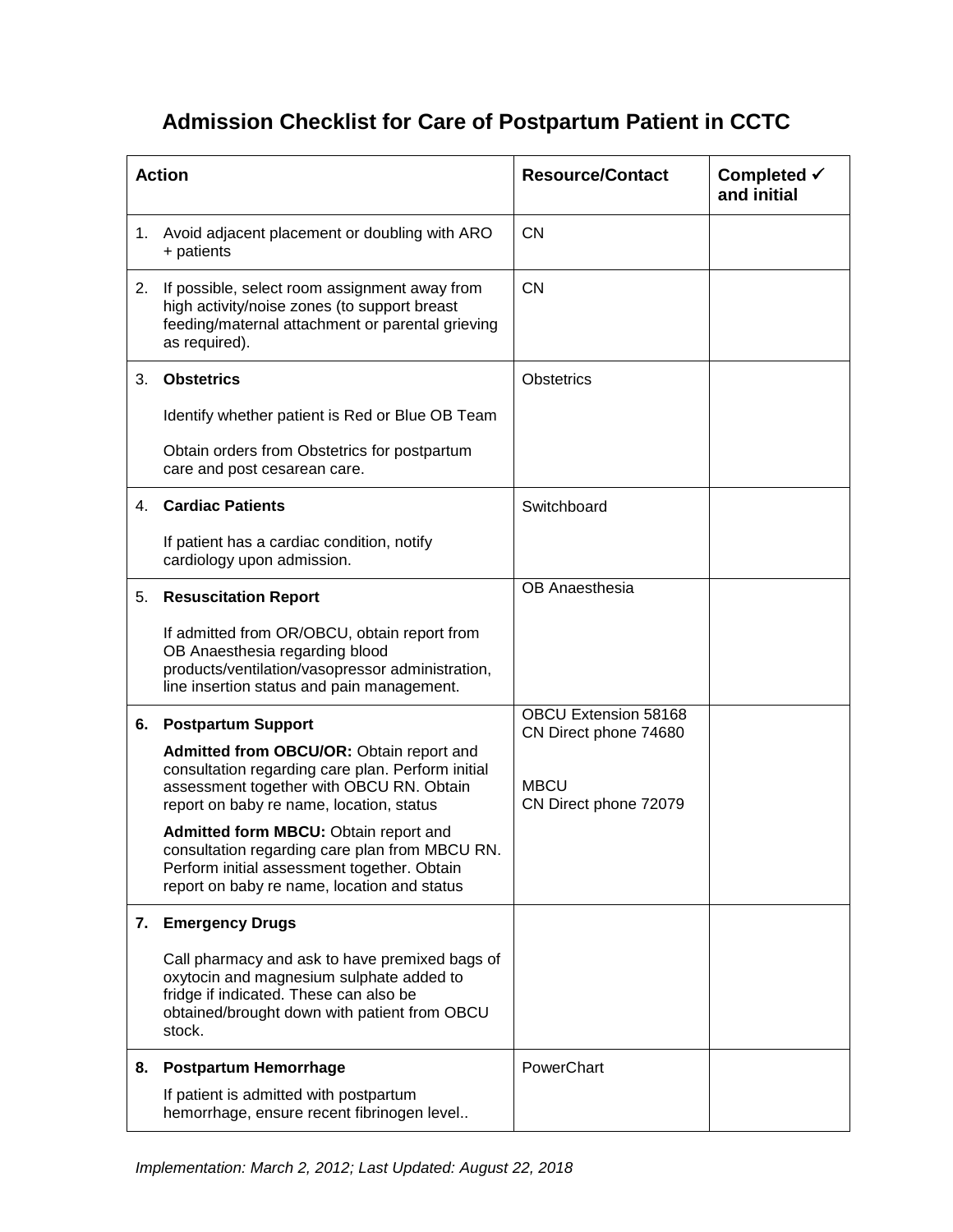| 9. | <b>Blood Transfusion Sample In Date</b>                                                                                                                                                                                                                                                                                         | Powerchart                                           |  |
|----|---------------------------------------------------------------------------------------------------------------------------------------------------------------------------------------------------------------------------------------------------------------------------------------------------------------------------------|------------------------------------------------------|--|
|    | Ensure Blood Transfusion sample is current for<br>all postpartum admissions while in CCTC.                                                                                                                                                                                                                                      |                                                      |  |
|    | 10. RH Positive                                                                                                                                                                                                                                                                                                                 | <b>CCTC</b>                                          |  |
|    | Identify patient blood group and Rh; if Rh<br>negative, consult Obstetrics for direction on Rh<br>immune globin to be given within 72 hours<br>postpartum if baby is Rh + or unknown                                                                                                                                            |                                                      |  |
|    | 11. Breast Feeding                                                                                                                                                                                                                                                                                                              | <b>MBCU</b><br>CN Direct phone 72079                 |  |
|    | Determine patient wishes for neonatal feeding. If<br>unknown, discuss wishes with mother/SDM.<br>Breast feeding should be initiated within 6 hours<br>of birth.                                                                                                                                                                 | <b>Lactation Consultants:</b><br>Pager 14087 (MBCU). |  |
|    | Prior to initiating breast pumping, obtain verbal<br>consent from the mother (or SDM if patient is not<br>capable) to initiate pumping. Document that<br>consent was obtained (and who provided<br>consent) in your clinical note. This can be done<br>by telephone if family has gone home. A consent<br>form is not required. |                                                      |  |
|    | Breast pump can be borrowed by calling<br>Lactation Consultant during daytime hours or<br>Mother Baby Care Unit Charge Nurse. Any costs<br>for the pumping kits will be addressed after<br>transfer from CCTC.                                                                                                                  |                                                      |  |
|    | Consult Lactation Consultant or call MBCU if<br>assistance is needed.                                                                                                                                                                                                                                                           |                                                      |  |
|    | 12. Maternal Birth Information                                                                                                                                                                                                                                                                                                  |                                                      |  |
|    | Review Ontario Antenatal Record ! and II and<br>Summary of Birth for information related to<br>pregnancy, labour and birth (i.e forceps)                                                                                                                                                                                        |                                                      |  |
|    | 13. Neonatal Outcome                                                                                                                                                                                                                                                                                                            | Contact for baby:<br>NICU x 64427                    |  |
|    | Review Summary of Birth to determine birth<br>outcome: status of neonate, gestational age,<br>gender, weight,                                                                                                                                                                                                                   | <b>MBCU CN</b><br>Direct phone 72079                 |  |
|    | 14. Loss                                                                                                                                                                                                                                                                                                                        | CCTC                                                 |  |
|    | If loss has occurred, post butterfly signage<br>(Charge Nurse drawer) and alert colleagues.<br>If neonatal/fetal loss (in or out of CCTC), consult<br>OBCU to initiate loss checklist. OBCU/OB Social<br>Worker will assume responsibility for completion<br>of provincial registrations, memory box,<br>photographs of baby.   | <b>OBCU Extension 58168</b><br>CN Direct phone 74680 |  |